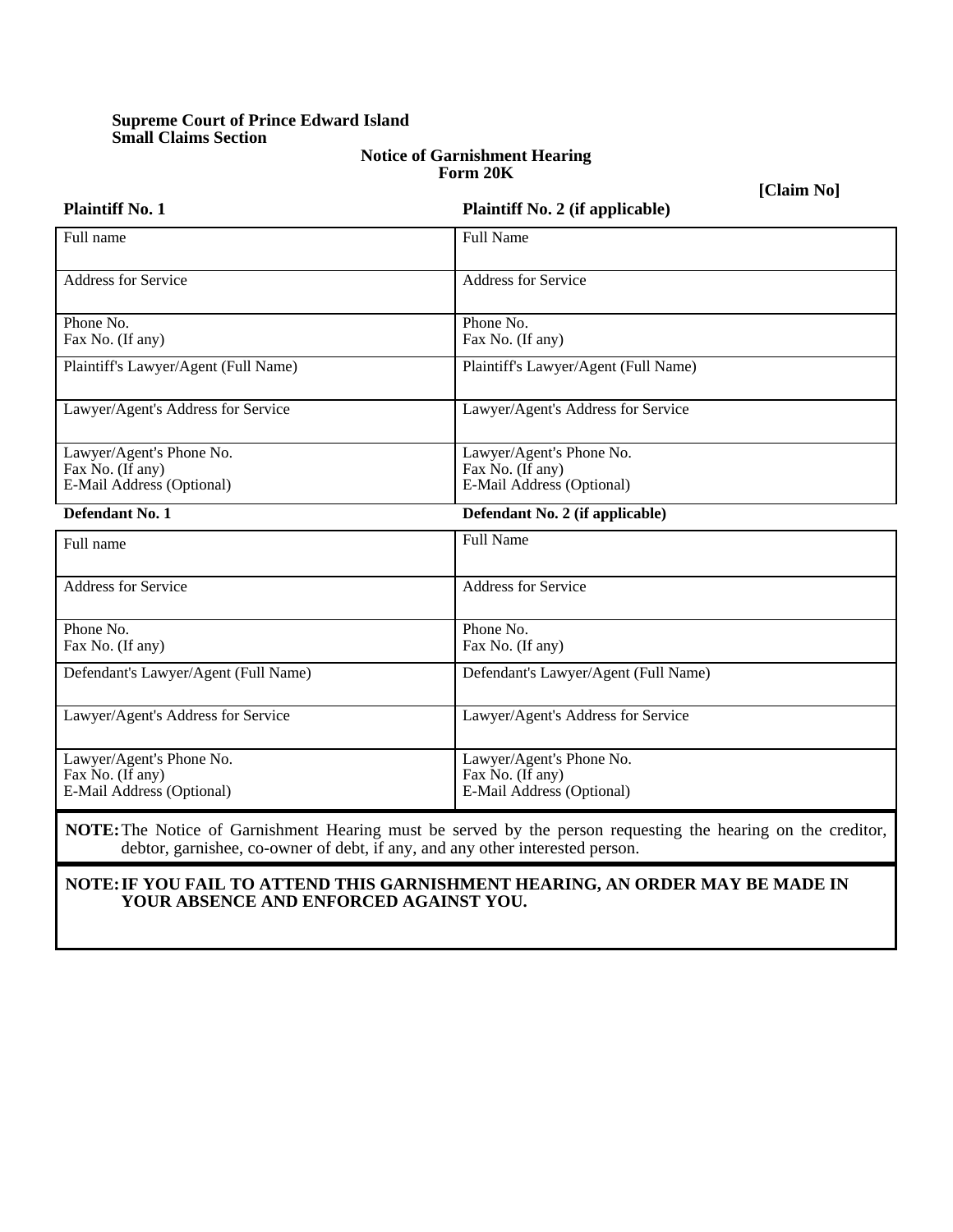## FORM 20K - PAGE 2

# Garnishee

| Last name of individual or name of company, etc. |                                                                     |               |  |  |
|--------------------------------------------------|---------------------------------------------------------------------|---------------|--|--|
| First given name                                 | Second given name                                                   | Also known as |  |  |
|                                                  | Address for service (street & number, unit, municipality, province) |               |  |  |
| Postal code                                      | Phone number                                                        | Fax number    |  |  |
| Representative/Agent                             |                                                                     |               |  |  |
|                                                  | Address for service (street & number, unit, municipality, province) |               |  |  |
| Postal code                                      | Phone number                                                        | Fax number    |  |  |
| Co-owner of Debt (if any)                        |                                                                     |               |  |  |
| Last name of individual or name of company, etc. |                                                                     |               |  |  |
| First given name                                 | Second given name                                                   | Also known as |  |  |
|                                                  | Address for service (street & number, unit, municipality, province) |               |  |  |
| Postal code                                      | Phone number                                                        | Fax number    |  |  |
| Representative/Agent                             |                                                                     |               |  |  |
|                                                  | Address for service (street & number, unit, municipality, province) |               |  |  |
| Postal code                                      | Phone number                                                        | Fax number    |  |  |
| <b>Other Interested Person (if any)</b>          |                                                                     |               |  |  |
| Last name of individual or name of company, etc. |                                                                     |               |  |  |
| First given name                                 | Second given name                                                   | Also known as |  |  |
|                                                  | Address for service (street & number, unit, municipality, province) |               |  |  |
| Postal code                                      | Phone number                                                        | Fax number    |  |  |
| Representative/Agent                             |                                                                     |               |  |  |
|                                                  |                                                                     |               |  |  |
|                                                  | Address for service (street & number, unit, municipality, province) |               |  |  |

Postal code

Phone number

Fax number